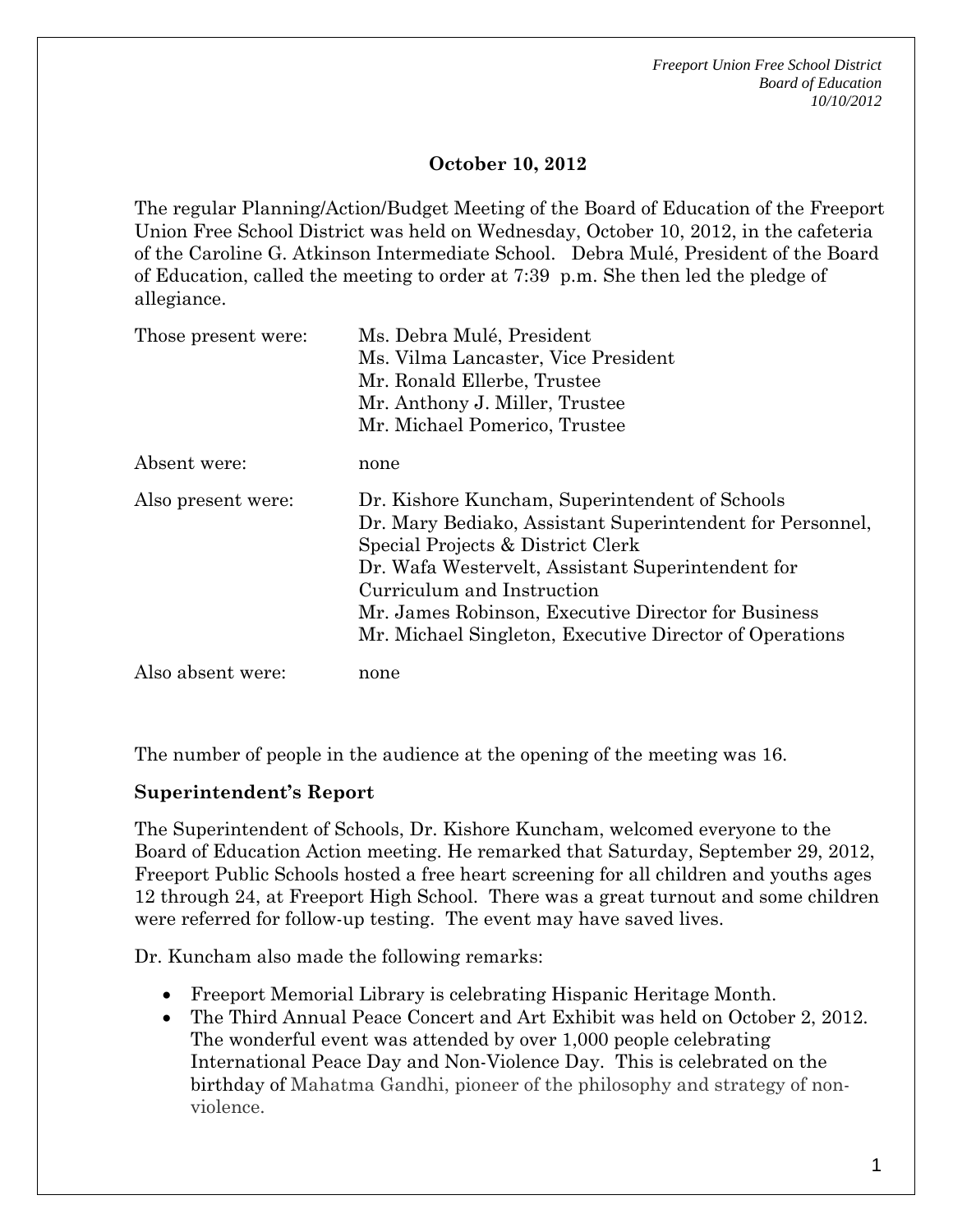- Students from Freeport High School presented a skit which was hosted through the Shanti Fund, with a peace related theme. The students based their skit on new legislation, The Dignity for All Students Act which focuses on antibullying. The skit was presented on September 29, 2012, in Hauppauge at the Shanti Fund Peace Competition, and won 1st Place. It was performed again October 2nd, 2012 at Freeport's celebration, and was very well received.
- Freeport's ongoing German Exchange Student Program will be taking place with Freeport hosting about 20 students and 2 Chaperones November 7, 2012 through November 12, 2012.
- There was a recent article in Newsday regarding the large increase in property taxes in Nassau County, between 15.7% in Oyster Bay and 29% in Roosevelt. These increases are not from the school taxes but from the shift in the burden from the business owners to the homeowners and the decrease in the value of the homes in Nassau County.

The Superintendent went on to say that a survey in Freeport indicates that some households have seen decreases in taxes while others have seen increases. He noted that the school budget is only responsible for 2.37% of any increase in property taxes. There are other factors that affect property taxes:

- (a) Change in the assessment
- (b) Shift in the base proportions of the other three classes to the homeowners.

This year again, there has been a shift of some of the burden from commercial property to the homeowners. He again reminded the public that the School District does not set the tax rate, only the tax levy.

Dr. Kuncham informed the public that the district is required by law to have an annual audit of its financial statements. The Board of Education met with two members of the auditing team from the firm, Cullen and Danowski, LLP, Certified Public Accountants and they went over the report in detail. Dr. Kuncham then introduced Mr. Mike Leone of Cullen and Danowski, LLP, Certified Public Accountants to present the Audit report.

Mr. Leone stated that the annual audit is conducted using the auditing standards issued by the AICPA and Government auditing standards. He reported that their firm was happy to give Freeport School District an "unqualified opinion" report also known as a clear opinion on the district's financial statements. This is the highest opinion a district can receive. He also stated that they were required by Governmental Auditing Standards to report on the District's internal controls over financial reporting and compliance with laws and regulations. He stated that based on results of the audit, they did not find material weaknesses in the District internal controls or material findings of noncompliance. In his opinion, the district is in good standing with its finances. He indicated that the auditors reviewed, analyzed and tested Freeport's internal controls and felt the monitoring and segregation of duties,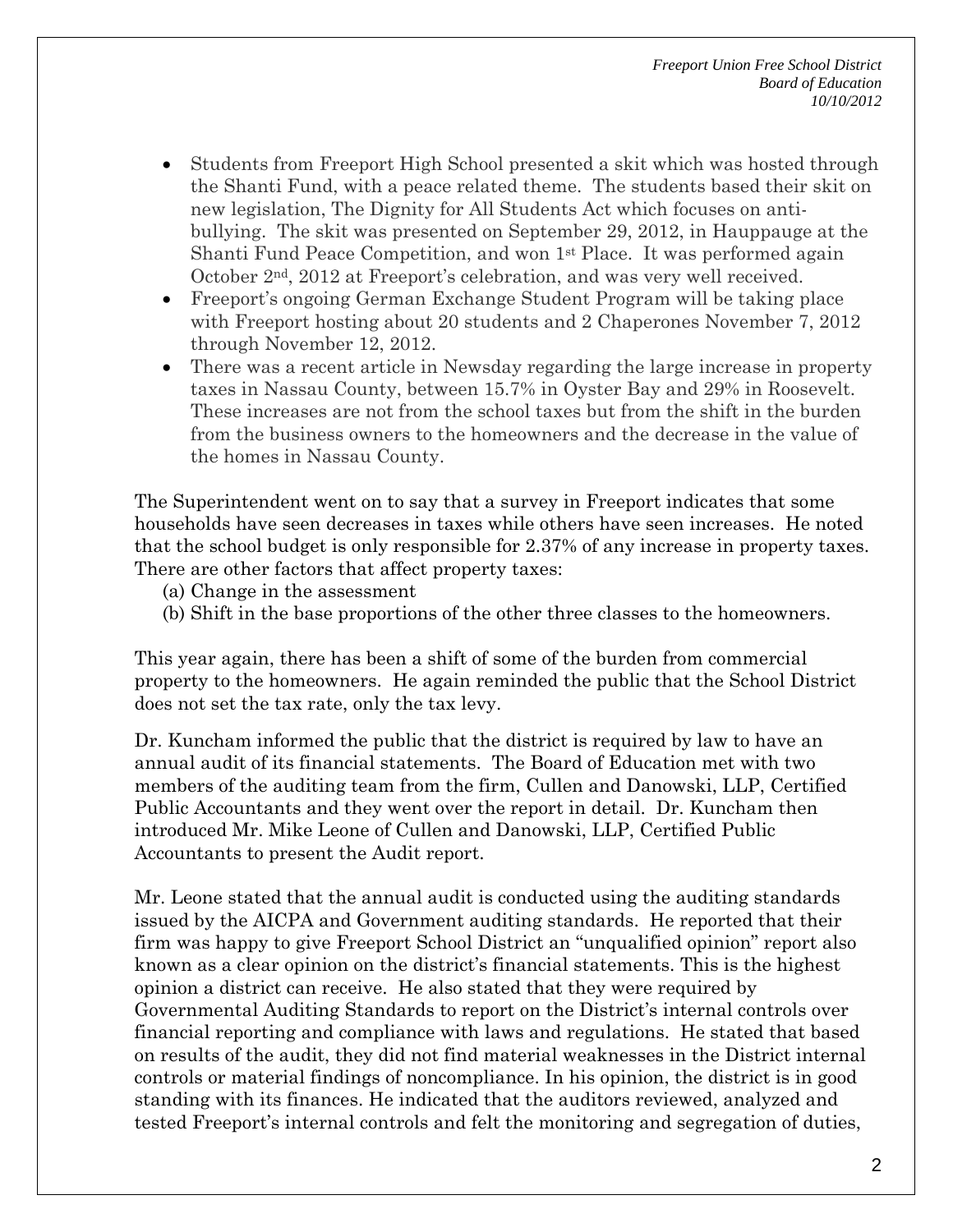along with the positive fund balance and AA Bond Rating by Standard and Poors, were very positive. He thanked the Superintendent, his Administration and personnel for their assistance and cooperation during the audit.

Dr. Kuncham thanked Mr. James Robinson, Executive Director for Business and Ms. Susan Maddi, Assistant Director for Business, for their contributions in the positive outcome from the audit.

Mr. Ronald Ellerbe gave a report on the recent Board of Education Legislative Meeting and made minutes available to the Board. The minutes were accepted by the board.

# **Questions from the Public**

The public was given the opportunity to address the Board of Education. Each speaker was allowed to address the Board for four minutes on any topic. The Board and administration addressed the comments from the public.

# **Items for Action**

On a motion by Mr. Pomerico and a seconded by Mr. Ellerbe the following item was approved:

# **CSE/CPSE Minutes**

**BE IT RESOLVED,** that the Board of Education of the Freeport Union Free School District hereby accepts the minutes of the meetings of the committees on special education and preschool special education for the following dates: September 6, 7, 10, 11, 12, 13, 19, 20, 21, 24, 25, 28, 2012.

The vote was unanimous, Ellerbe, Lancaster, Miller, Mulé and Pomerico.

On a motion by Ms. Lancaster and a seconded by Mr. Miller the following item was approved:

# **Resolution to Nominate a Delegate**

**BE IT RESOLVED**, that the Board of Education of the Freeport Union Free School District hereby nominates Ron Ellerbe as the Delegate for the New York State School Boards 2012 Convention representing Freeport Union Free School District.

The vote was unanimous, Ellerbe, Lancaster, Miller, Mulé and Pomerico.

On a motion by Mr. Miller and a seconded by Mr. Ellerbe the following item was approved:

**Budget Transfers – General Fund-Final End of Year 2011/2012 and October 2012**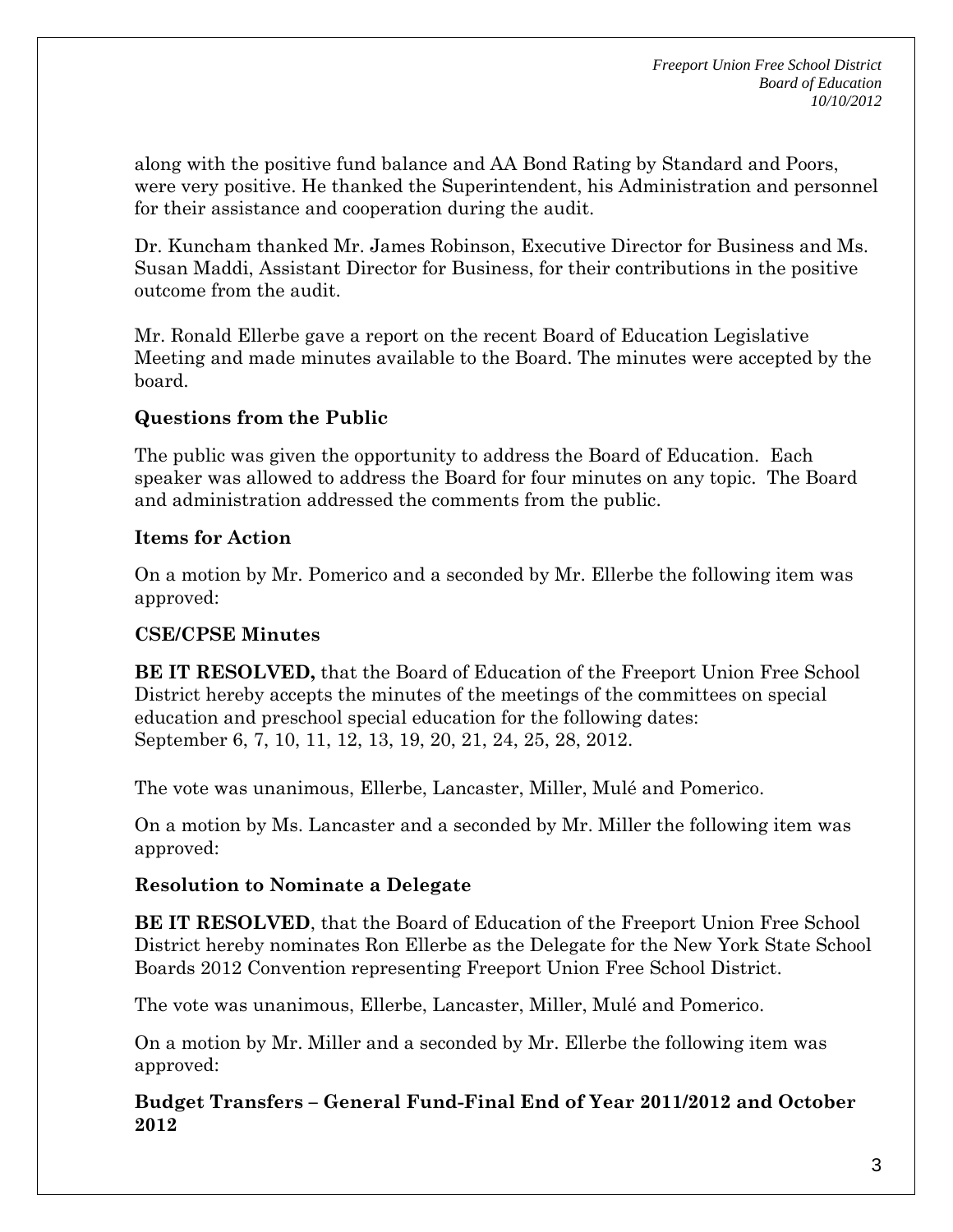**BE IT RESOLVED,** that the Board of Education of the Freeport Union Free School District hereby approves the attached General Fund Budget Transfer for the final end of year 2011-2012 and October 2012.

The vote was unanimous, Ellerbe, Lancaster, Miller, Mulé and Pomerico. On a motion by Mr. Pomerico and a seconded by Mr. Ellerbe the following item was approved:

### **Acceptance of the Final Copy of the Financial Statements for the Fiscal Year ending June 30, 2012.**

**BE IT RESOLVED,** that the Board of Education of the Freeport Union Free School District hereby accepts the final copy of the Financial Statements for the Fiscal Year Ending June 30, 2012.

The vote was unanimous, Ellerbe, Lancaster, Miller, Mulé and Pomerico.

### **Executive Session**

At 8:42 p.m. Mr. Ellerbe moved to adjourn to executive session for two maters of personnel. The motion was seconded by Ms. Lancaster and passed unanimously.

The vote was unanimous, Ellerbe, Lancaster, Miller, Mulé and Pomerico.

At 9:58 p.m., on a motion by Mr. Ellerbe and a second by Mr. Miller the Board returned to open session. The motion carried unanimously.

The vote was; Ellerbe, Lancaster, Miller, Mulé and Pomerico.

# **Adjournment**

 At 9:59 p.m. with no other business on a motion by Mr. Pomerico and seconded by Ms. Lancaster, the Board adjourned the meeting.

The vote was unanimous, Ellerbe, Lancaster, Miller, Mulé and Pomerico.

# **Next Meeting**

The next regularly scheduled Action meeting of the Board of Education will be on October 17, 2012, 7:30 p.m., at Bayview Avenue School.

Respectfully submitted,

Mary R. Bediako, Ed. D. District Clerk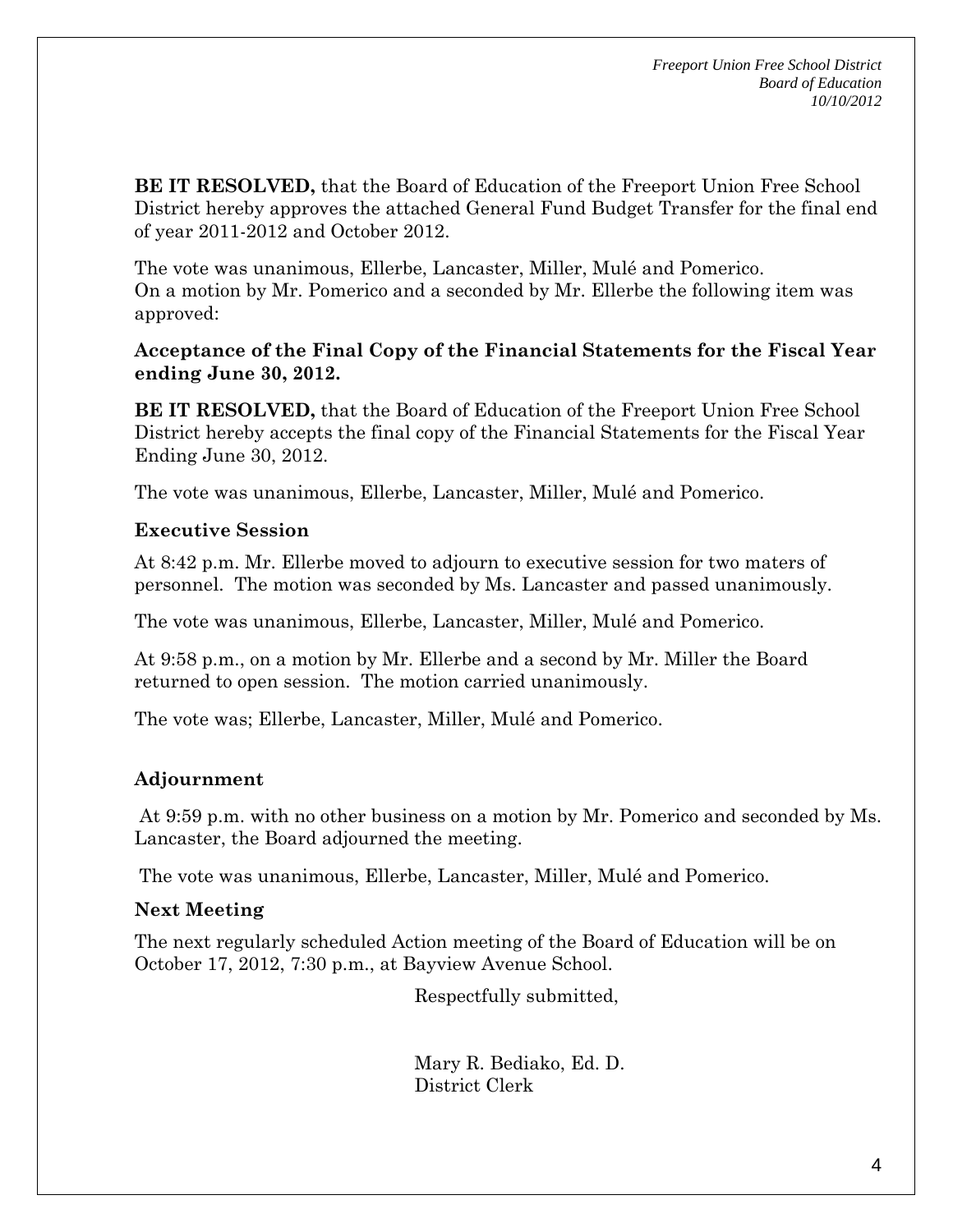*Freeport Union Free School District Board of Education 10/10/2012* 

|                                                              |                                                              |  | <b>REMENSION</b>      | Departmental Equipment Needs Due to Office Relocation |          | Increased cost            |                                        |  |  |                             |  |
|--------------------------------------------------------------|--------------------------------------------------------------|--|-----------------------|-------------------------------------------------------|----------|---------------------------|----------------------------------------|--|--|-----------------------------|--|
|                                                              |                                                              |  |                       |                                                       | 83       | B)                        | 4,770                                  |  |  |                             |  |
|                                                              |                                                              |  | Ć                     |                                                       | 8        |                           | 8                                      |  |  |                             |  |
|                                                              | Budget Transler Mdjestraents<br>General Fund<br>October 2012 |  | <b>MARRIESE</b>       | 8                                                     |          | 9                         |                                        |  |  | Ē                           |  |
|                                                              |                                                              |  |                       | ä                                                     | Ş        | 뻬                         | 4,830                                  |  |  |                             |  |
|                                                              |                                                              |  | <b>CIER A DISTILL</b> | Equipment                                             | Supples  |                           | Tennis Equipment<br>Football Equipment |  |  |                             |  |
|                                                              |                                                              |  | <b>TANKING</b>        | Computer Science<br>Computer Science                  |          | Interscholastic Althetics | Interscholastic Athletics              |  |  | <b>Anglich for Business</b> |  |
| <b>Elscall Vear 20022601</b><br><b>Report Public Schools</b> |                                                              |  |                       | 4.2112.00.200                                         | STOCK-N- | A-2055-00-290             | A-2856-00-274                          |  |  | î,<br>Î                     |  |

 $\sim 10^{-1}$ 

÷.